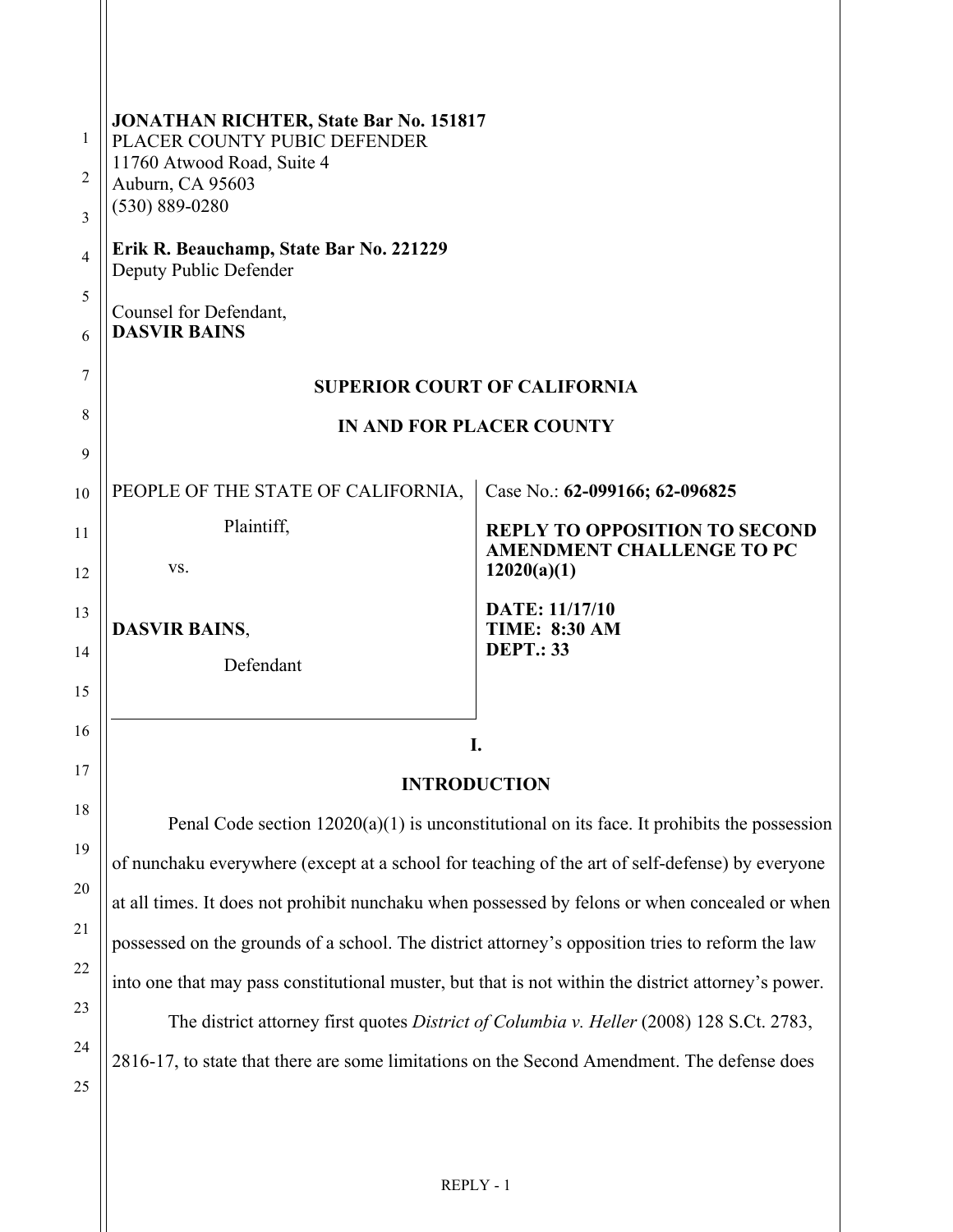not disagree. The Legislature is free to regulate nunchaku just as it is free to regulate firearms. It just cannot regulate them out of existence.

The district attorney then argues that the Second Amendment protects the possession of weapons by law-abiding citizens and not felons. But the Legislature has not done that. Additionally, as will be seen, the law in question is unconstitutional on its face, because it prohibits possession everywhere by everyone. Because the law is unconstitutional on its face, it is invalid even if the Legislature could prohibit felons from possession of nunchaku.

The district attorney then states that the proper level of scrutiny is intermediate scrutiny. However, unlike rational basis scrutiny, the government has the legal burden to determine that law has a substantial relation to significant or important interest. However, the district attorney has failed to explain what that important and significant interest is other than to say nunchaku are, like all weapons, dangerous.

Therefore, the law is unconstitutional on its face and this new case and the violation of probation should be dismissed.

### **II.**

### **NUNCHAKU ARE NOT DANGEROUS OR UNUSUAL**

In *Heller,* the Court explained that the "Second Amendment right, whatever its nature, extends only to certain types of weapons," (*Heller, supra,* 128 S.Ct. at p. 2814), those commonly owned by law-abiding citizens. (*Id., supra,* 128 S.Ct. at p. 2815-16.) This proposition reflects a "historical tradition of prohibiting the carrying of 'dangerous and unusual weapons.' " (*Id., supra,* 128 S.Ct. at p. 2817.) Accordingly, the right to bear arms, as codified in the Second Amendment, affords no protection to "weapons not typically possessed by law-abiding citizens for lawful purposes." (*Id., supra,* 128 S.Ct. at p. 2815-16; *U.S. v. Marzzarella* (2010) 614 F.3d 85, 90-91.)

First of all, all weapons are potentially dangerous. Certainly all firearms are designed to kill instantaneously. Knives, swords, and bows and arrows have also, throughout history, killed

1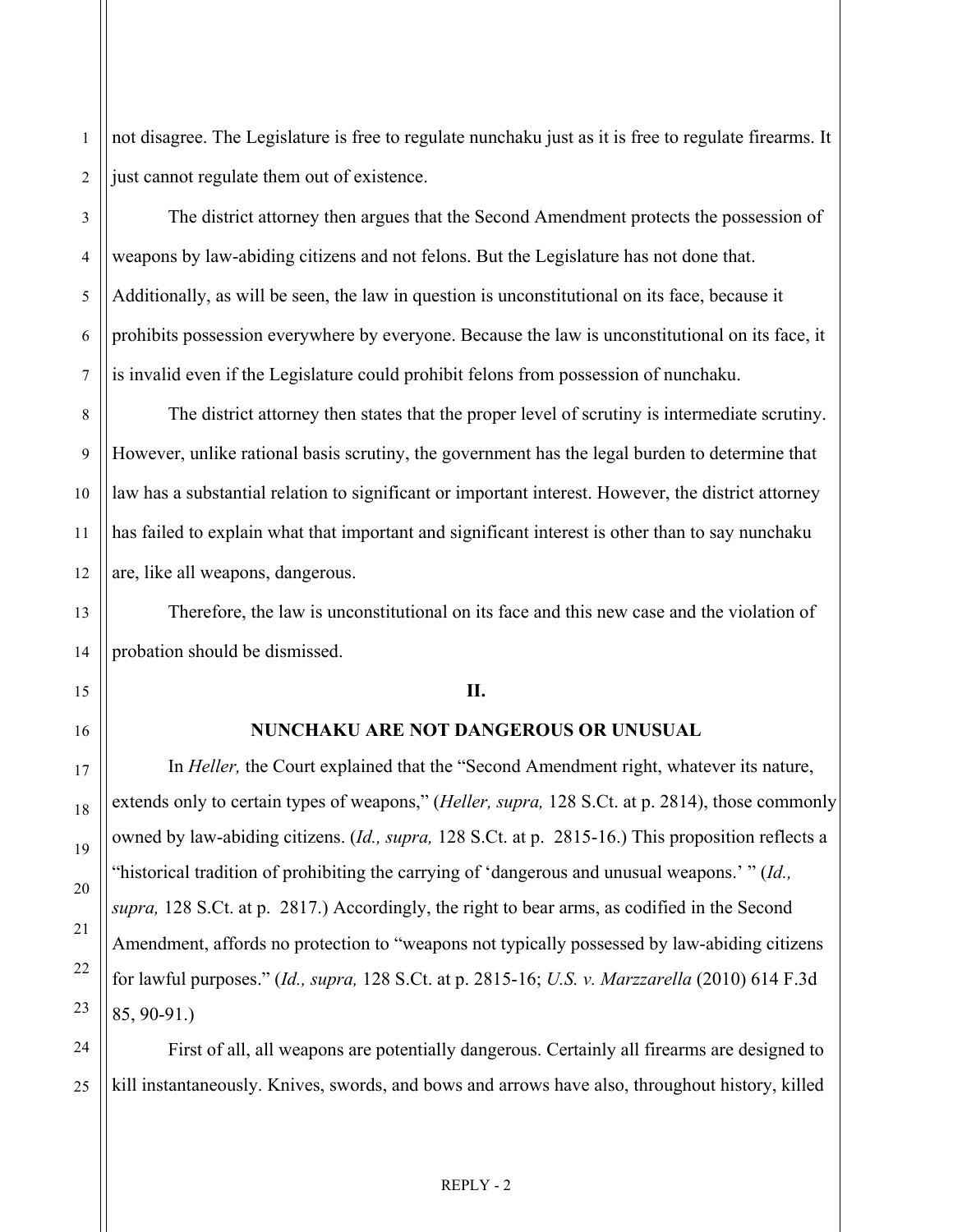many. Therefore, because one can always say a weapon is dangerous, the fact that the weapon may produce injury does not make it either dangerous or unusual. All weapons may produce injury or death. But some are more dangerous than others.

The prosecution argues that *Marzzarella* holds that a weapon, like nunchaku, are "dangerous and unusual." However, the prosecution's argument is conclusory and fails to discuss *Marzzarella* effectively. *Marzzarella* discussed *United States v. Tagg (2009)* 572 F.3d 1320, 1326, which found no Second Amendment protection for pipe bombs because they could not be used for legitimate lawful purposes and *State v. Chandler (1850)* 5 La. Ann. 489, 489-90, which held that concealed weapons could be prohibited because of their tendency to be used in violent crimes on unsuspecting victims. (*Marzzarella*, *supra*, 614 F.3d at p. 95.)

*Marzzarella* also discusses this issue further:

[A] handgun with an obliterated serial number seems distinct from a weapon like a short-barreled shotgun. While a short-barreled shotgun is dangerous and unusual in that its concealability fosters its use in illicit activity, it is also dangerous and unusual because of its heightened capability to cause damage. *See United States v. Amos,* 501 F.3d 524, 532 (6th Cir.2007) (McKeague, J., dissenting) ("With its shorter barrel, a sawed-off shotgun can be concealed under a large shirt or coat. It is the combination of low, somewhat indiscriminate accuracy, large destructive power, and the ability to conceal that makes a sawed-off shotgun useful for only violence against another person ...."); *see also United States v. Upton,* 512 F.3d 394, 404 (7th Cir.2008) (likening sawed-off shotguns to "other dangerous weapons like bazookas, mortars, pipe bombs, and machine guns"). An unmarked firearm, on the other hand, is no more damaging than a marked firearm. (*Marzzarella, supra*, 614 F.3d at p. 95.)

 Nunchaku are not like a pipe bomb, bazooka, mortar, machine gun, or sawed-off shotgun. The destructive power of nunchaku is lower, but an indiscriminate use of one of the above weapons could accidentally or intentionally kill or maim scores of people with the merest touch of a trigger or button. Nunchaku, on the other hand, require a significant amount of training to use effectively. Moreover, its use does not shoot a projectile over long distances. A person being struck with nunchaku must be within an arm's reach, and, even if a person is struck, death is far from certain.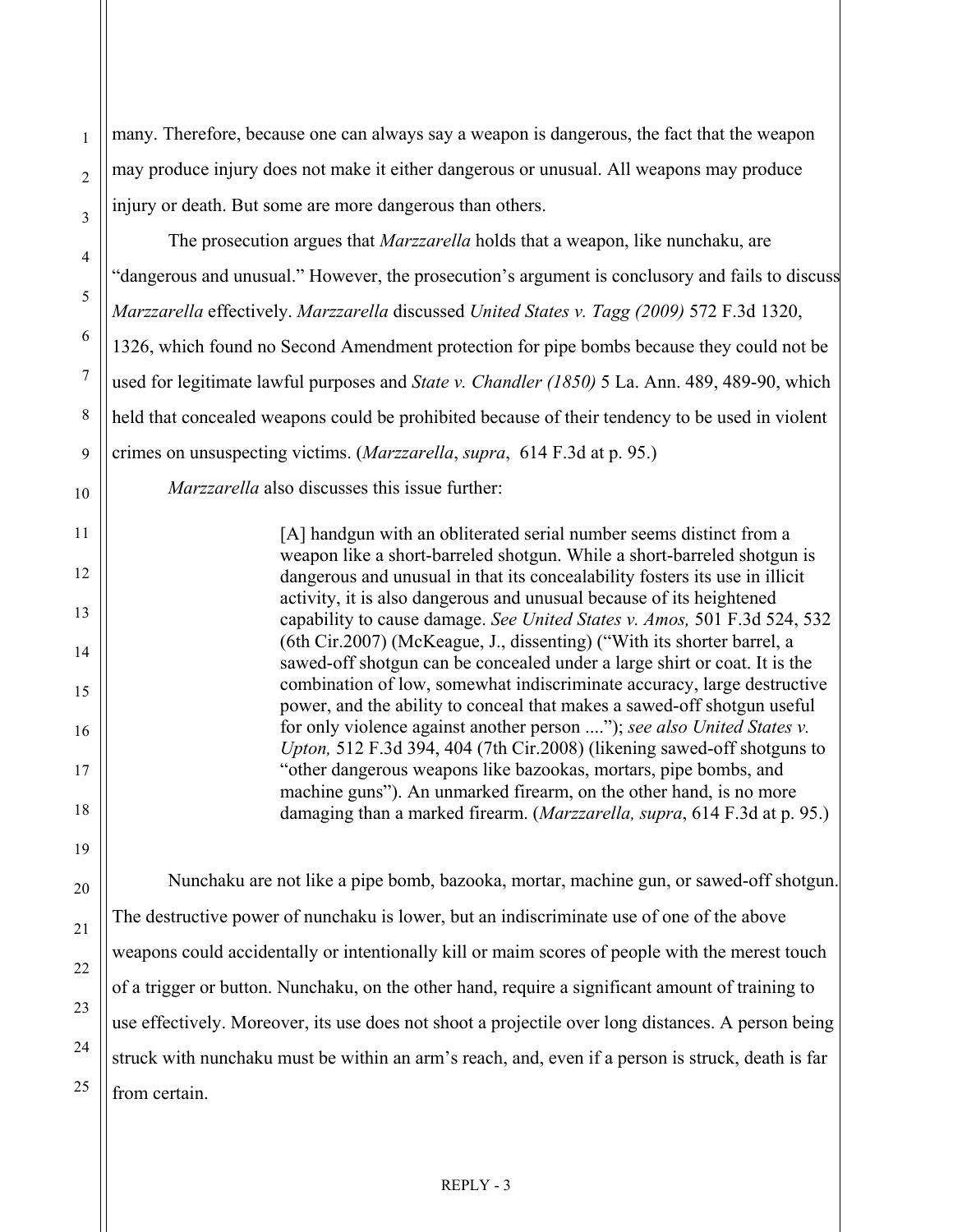But nunchaku are less concealable than a handgun. They are long sticks that will protrude from any pocket. Shortening the sticks of nunchaku for more concealment decreases their range and effectiveness. Moreover, nunchaku are the most "showy" weapons that one can find. When a skilled nunchaku practitioner displays his skills, all eyes turn to him with awe. When one takes into consideration the factors of the lower destructive power and the lack of concealability, as *Marzzarella* did when discussing whether a sawed-off shotgun was dangerous and unusual as noted above, one can clearly see that nunchaku are not dangerous like the typical weapons that the Second Amendment does not protect.

 Moreover, nunchaku are not unusual. Every person who obtains a black belt in Taekwondo, one of the most popular forms of martial arts, a type of martial arts that has been an Olympic sport since 2000, must become proficient in the use of nunchaku. At least two members of the office of the public defender in Placer County have blackbelts in Taekwondo. Moreover, there are over 30,000 Taekwondo schools in the United States. Additionally, nunchaku are used in other forms of martial arts throughout the United States. Although nunchaku are not as prevalent as firearms or knives, hundreds of thousands of Americans have been trained using nunchaku. Even the Legislature acknowledges that these weapons are not unusual, because Penal Code section 12020(b) specifically exempts the possession of these weapons from prosecution if possessed on "premises of a school" that teaches the "arts of self-defense". Presumably, if these weapons were so unusual, the Legislature would not have created such an exemption. Moreover, even the police use them as noted in defendant's original moving papers.

*Marzzarella* stated that, at its core, the Second Amendment protects the right of lawabiding citizens to possess non-dangerous weapons for self-defense in the home. (*Marzzarella, supra*, 614 F.3d at p. 92.) The question of whether a weapon is dangerous or unusual is whether law-abiding citizens possess the type of weapon for self-defense in the home for lawful purposes. (*See Heller, supra*, 128 S.Ct. at p.2816 ["We therefore read *Miller* to say only that the Second Amendment does not protect those weapons not typically possessed by law-abiding citizens for lawful purposes"].) In other words, the Second Amendment protects weapons that a law-abiding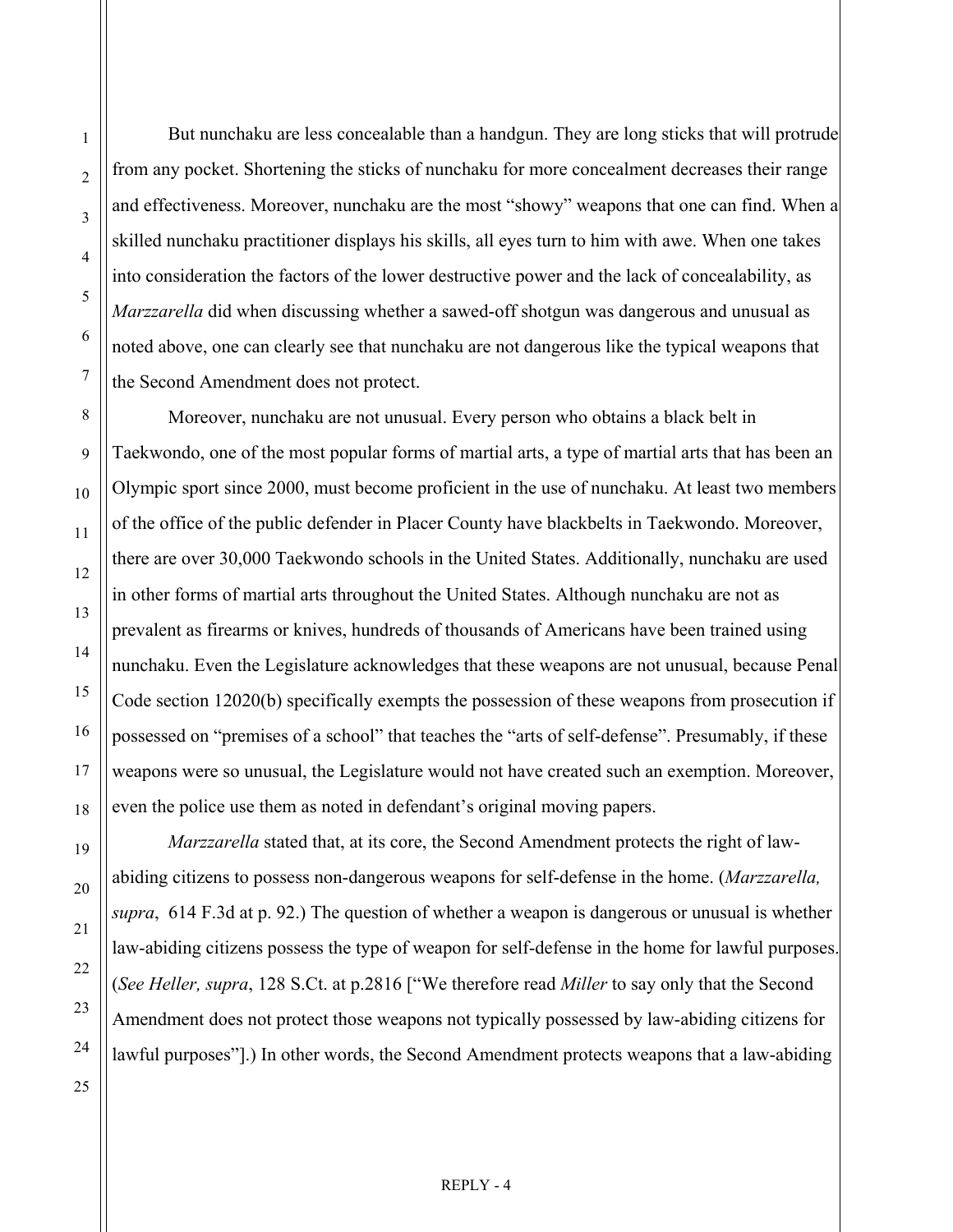citizen might possess for a lawful purpose.<sup>[1](#page-4-0)</sup> Certainly, the Legislature in making an exemption for use at a school for the art of self-defense and the fact that so many people are trained in the art of nunchaku as part of a curriculum of the art of self defense demonstrate that law-abiding citizens possess nunchaku for a lawful purpose all the time. As such, nunchaku are not dangerous or unusual.

## **III. THE SECOND AMENDMENT APPLIES TO WEAPONS NOT CONSIDERED BY THE FOUNDERS.**

 On page two of the opposition, the district attorney notes in *Heller* that *U.S. v. Miller* (1939) 307 U.S. 174, 179, stated that "the sorts of weapons protected were those 'in common use at the time" and that the *Heller* court took this to mean that this is a limitation on the types of weapons the Second Amendment protects. (*Heller*, supra, 128 S.Ct. at 2816-2817.) This would seem to argue that only weapons in common use in the  $18<sup>th</sup>$  Century, such a muskets, but not modern handguns, which were the subject of *Heller* and *McDonald*, are protected by the Second Amendment. In fact, this argument actually is completely at odds with *Heller*. *Heller* also stated: Some have made the argument, bordering on the frivolous, that only those

arms in existence in the 18th century are protected by the Second Amendment. We do not interpret constitutional rights that way. Just as the First Amendment protects modern forms of communications, *e.g., Reno v. American Civil Liberties Union,* 521 U.S. 844, 849, 117 S.Ct. 2329, 138 L.Ed.2d 874 (1997), and the Fourth Amendment applies to modern forms of search, *e.g., Kyllo v. United States,* 533 U.S. 27, 35-36, 121 S.Ct. 2038, 150 L.Ed.2d 94 (2001), **the Second Amendment extends, prima facie, to**  *all instruments* **that constitute bearable arms, even those that were not in existence at the time of the founding.** (*Heller*, supra, 128 S.Ct. at pp. 2791 -2792 (2008).)

 Clearly, *Heller* stands for the proposition that weapons not considered by the founders are protected. Therefore, the suggestion that *Heller* stands for the proposition that the Second Amendment applies only those weapons in existence in the 18th Century or known to the

<span id="page-4-0"></span> $\overline{\phantom{a}}$ 

1

<sup>&</sup>lt;sup>1</sup> Defense counsel is only aware of one other state that prohibits nunchaku: New York. (See N.Y. Penal Law § 265.01(1).) Therefore, it appears to be lawful to possess nunchaku at home in 48

<sup>25</sup>  other states. Therefore, the argument that nunchaku are not possessed lawfully at home in the vast majority of the United States fails.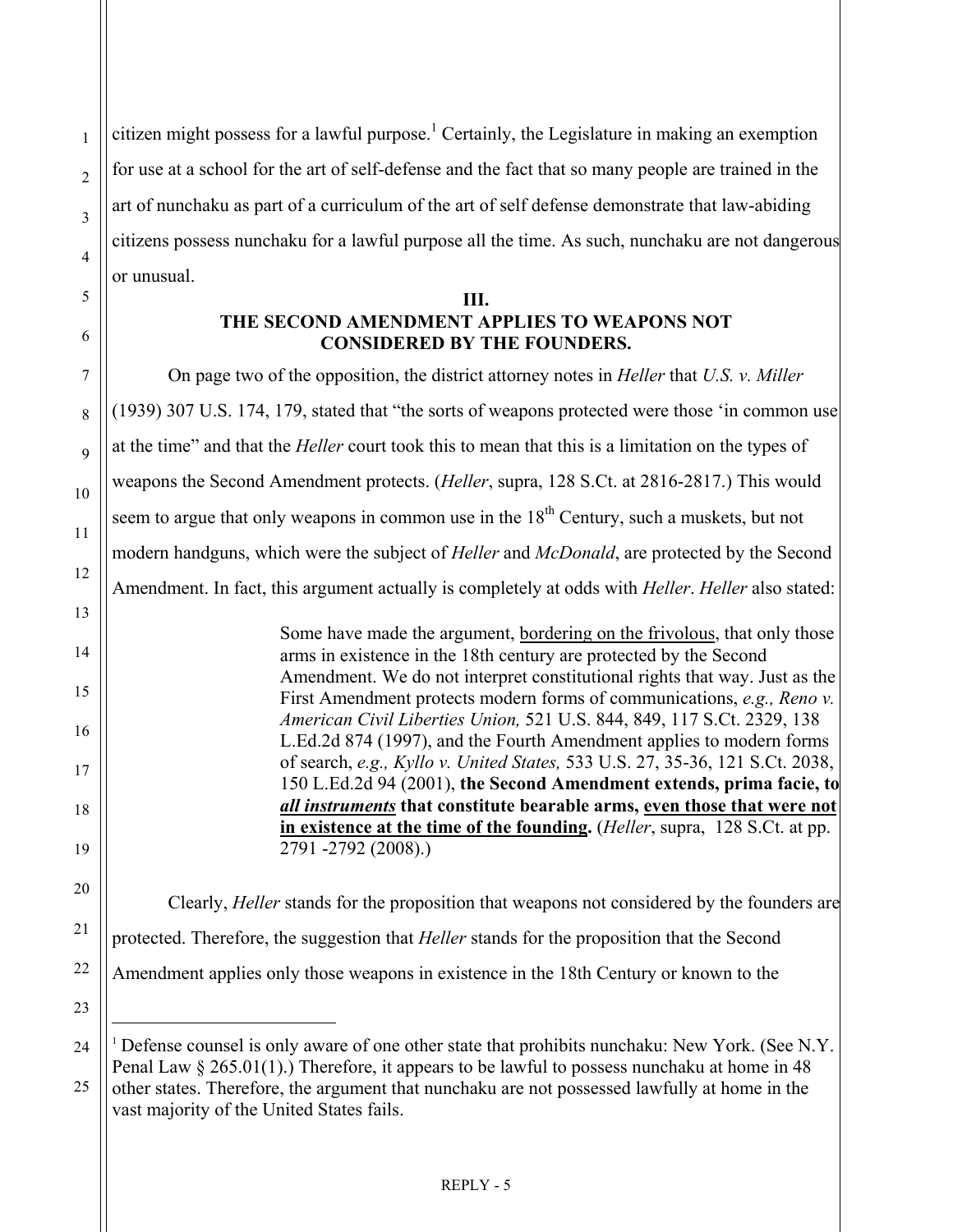founders is wrong. Though the founders may or may not have known what nunchaku are, nunchaku are protected under the Second Amendment.

#### **IV.**

## **NUNCHAKU ARE NOT INHERENTLY CONCEALED WEAPONS**

 On page three and four of the opposition, the district attorney argues that nunchaku are concealed-type weapons and, thus, should be prohibited. The opposition suggests that the Penal Code section 12020(a)(1) attempts to eliminate "concealable firearms, projectiles, and melee weapons capable of inflicting serious harm."

 Firstly, the defense fails to see how a billy club is a concealable type weapon. In defense counsel's experience, when a person is charged with a violation of Penal Code section  $12020(a)(1)$ , the vast majority of the time, the weapon in question is a billy club. A billy club is not a concealable type weapon, but it is the one for which people are prosecuted the most. Billy clubs can be as big as baseball bats or perhaps only a foot long. However, currently, it is a felony to carry one.<sup>2</sup> While one can potentially conceal any type of weapon, it is unreasonable to argue that a billy club is a concealable type of weapon.

 Second, nunchaku are also not concealable-types of weapons. The ones in question had handles which were 10 to 12 inches long, which is typical of nunchaku. It is not something one can merely hide in one's pocket or a purse, like a small caliber handgun, which are clearly protected by the Second Amendment. Nunchaku defy being hidden. When one places them in one's pocket, nunchaku stick out several inches. While they might be confused at first with two billy clubs, when examined, it is clear to everyone what they are. Unlike a cane sword, which is specifically designed to look like a cane, nunchaku are not designed to be hidden inside something or to look like something they are not. By their very nature, they have long handles. They do not work well with shorter handles. Clearly, they are not concealable-type weapons.

 Thirdly, they are a "showy" type of weapon. When used by someone trained in their use, a nunchaku demonstration is extraordinarily conspicuous. Eyes turn to see the display as the user

25

<span id="page-5-0"></span>-

1

2

3

4

5

6

7

8

9

10

11

12

13

14

15

16

17

18

19

20

21

22

23

<sup>&</sup>lt;sup>2</sup> Defense counsel believes that the prohibition against billy clubs, pursuant to Penal Code section 12020(a)(1), is also unconstitutional.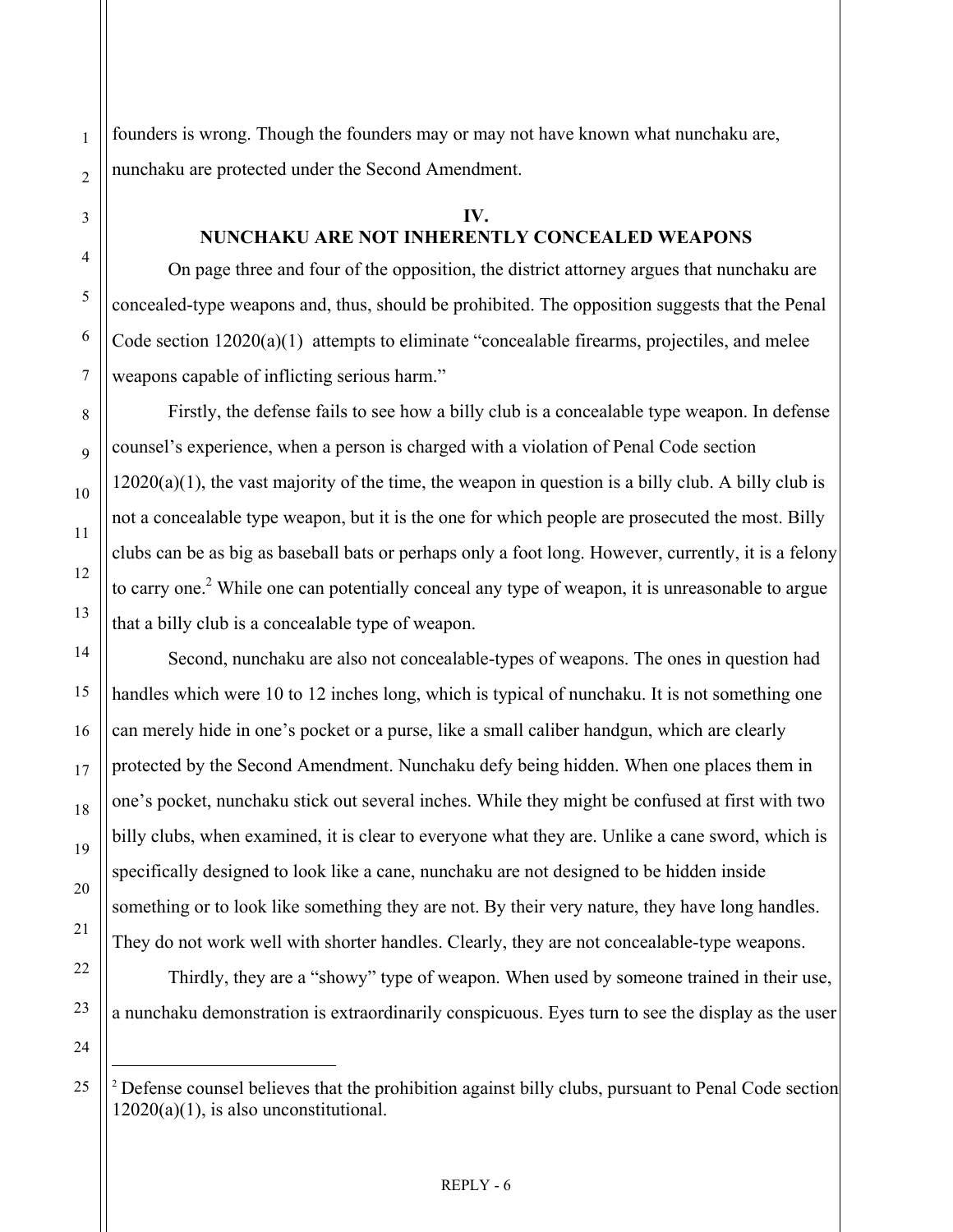flings the nunchaku around his head and body. Not only is the weapon not designed to be hidden, it is designed to be displayed prominently.

 Fourthly, the district attorney suggests that, because nunchaku were originally farm tools in Okinawa and became useful as weapons after other types of weapons were banned when the Japanese conquered Okinawa, nunchaku were clandestine types of weapons. However, this argument turns the whole spirit of the Second Amendment and even American independence on its head. As defense counsel wrote on page seven of the Points and Authorities Regarding Second Amendment Challenge To PC 12020(a)(1), Okinawa was conquered by the Japanese and the Okinawans wished to throw off the yoke of the Japanese tyranny just as our Founders wished to throw off the yoke of British tyranny in our Revolution. The Japanese, as invaders, prohibited the possession of weapons by the Okinawans, so the Okinawans were forced to use farm tools, which were not banned, such as nunchaku to try to fight off the invaders. The district attorney's argument is that, because nunchaku were farm tools, which the Japanese could not make illegal, they are, therefore, concealable weapons, which Penal Code section  $12020(a)(1)$ allegedly seeks to prohibit. On the contrary, the invasion of one's home by tyrants or by bandits is exactly the reason the Founding Fathers sought to include the Second Amendment in the Bill of Rights. (*Heller, supra*, 128 S.Ct. at p. 2801; *Marzzarella, supra,* 614 F.3d at p. 92.) The Second Amendment does not allow the government to do what the Japanese did to the Okinawans. The idea that the Okinawans were bandits for possessing "clandestine" weapons, when they were merely forced to use farm tools, when fighting for their freedom against unlawful and tyrannical invaders, completely repudiates the concept of freedom and law embodied in the Constitution and the very traditions of freedom in our nation.

1

2

3

4

5

6

7

8

9

10

11

12

13

14

15

16

17

18

 Fifthly, the district attorney provides no legislative history to suggest that the Legislature sought to prohibit concealable weapons when it enacted section 12020(a)(1). On the contrary, despite the district attorneys suggestion, the list of section 12020(a)(1) appears to be a hodgepodge of miscellaneous weapons that defies assigning these weapons to a class.

 Sixth, had the Legislature merely wanted to ensure that nunchaku or the other weapons enumerated in Penal Code section 12020(a)(1) were not concealed, it might have merely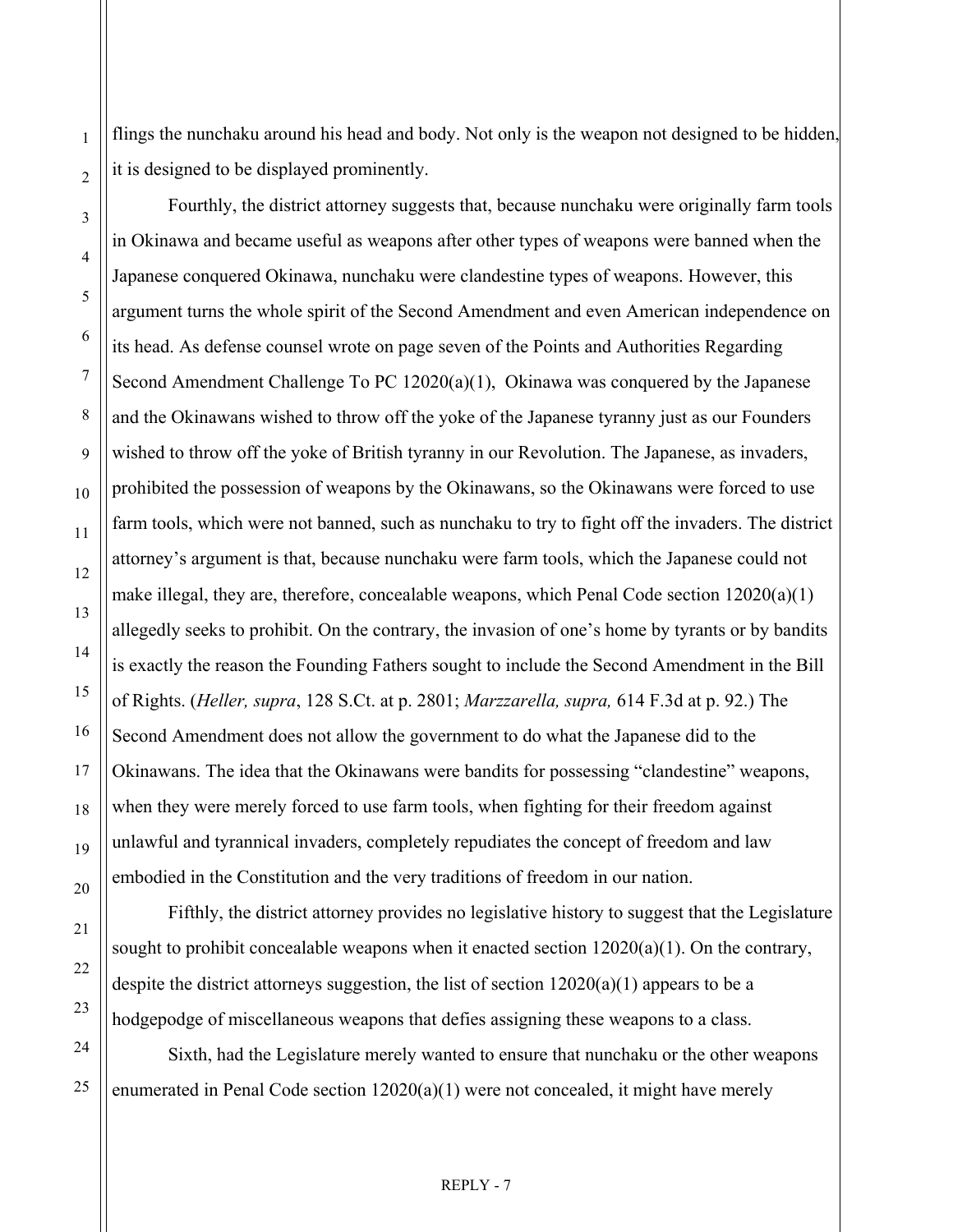prohibited the concealing of these weapons, as it did to dirks or daggers in Penal Code section  $12020(a)(4)$ . The Legislature did not do that with the weapons of  $12020(a)(1)$ . Having prohibited the mere possession of the enumerated weapons in  $12020(a)(1)$ , the Legislature was not concerned about the possibility of concealment of these weapons.

The district attorney's argument that nunchaku are concealable type weapons fails.

# **V. PROSECUTION RELIANCE ON INTERMEDIATE SCRUTINY IS MISPLACED, BECAUSE IT HAS THE BURDEN TO DEMONSTRATE THAT ITS OBJECTIVE IS AN IMPORTANT ONE AND THAT ITS OBJECTIVE IS ADVANCED BY MEANS SUBSTANTIALLY RELATED TO THE OBJECTIVE.**

The government does not get a "free pass" simply because it has established a "categorical ban"; it still must prove that the ban is constitutional, a mandate that flows from *Heller* itself. *Heller* referred to felon disarmament bans only as "presumptively lawful," which, by implication, means that there must exist the possibility that the ban could be unconstitutional in the face of an as-applied challenge. **(***U.S. v. Williams* (2010) 616 F.3d 685, 692 -693.) The challenge to Penal Code section 12020(a)(1) is just such a facial challenge.

The prosecution argues that intermediate scrutiny is the most appropriate level of scrutiny for challenges to arms regulations and prohibitions. In fact, the various cases that have come out since *Heller* and *McDonald* seem to agree. (*U.S. v. Marzzarella* (2010) 614 F.3d 85, 98; *Williams, supra,* 616 F.3d at pp. 692-693.) But even if intermediate scrutiny is the proper test, this does not let the government off the hook. Although intermediate scrutiny is not as stringent as strict scrutiny, it is quite certainly much more stringent that the rational basis test. To pass constitutional muster under intermediate scrutiny, the *government has the burden* of demonstrating that its objective is an important one and that its objective is advanced by means substantially related to that objective. (*Cf. United States v. Skoien* (2010) 614 F.3d 638, 641; U.S. v. Williams (2010) 616 F.3d 685, 692-693.) In intermediate scrutiny, the asserted governmental end must be more than just legitimate. It must be either "significant," "substantial," or "important." (*Marzzarella, supra,* 614 F.3d at p. 98; *See, e.g., Turner Broadcasting System, Inc. v. FCC* (1994) 512 U.S. 622, 662 [114 S.Ct. 2445]; *Ward v. Rock Against Racism* (1989) 491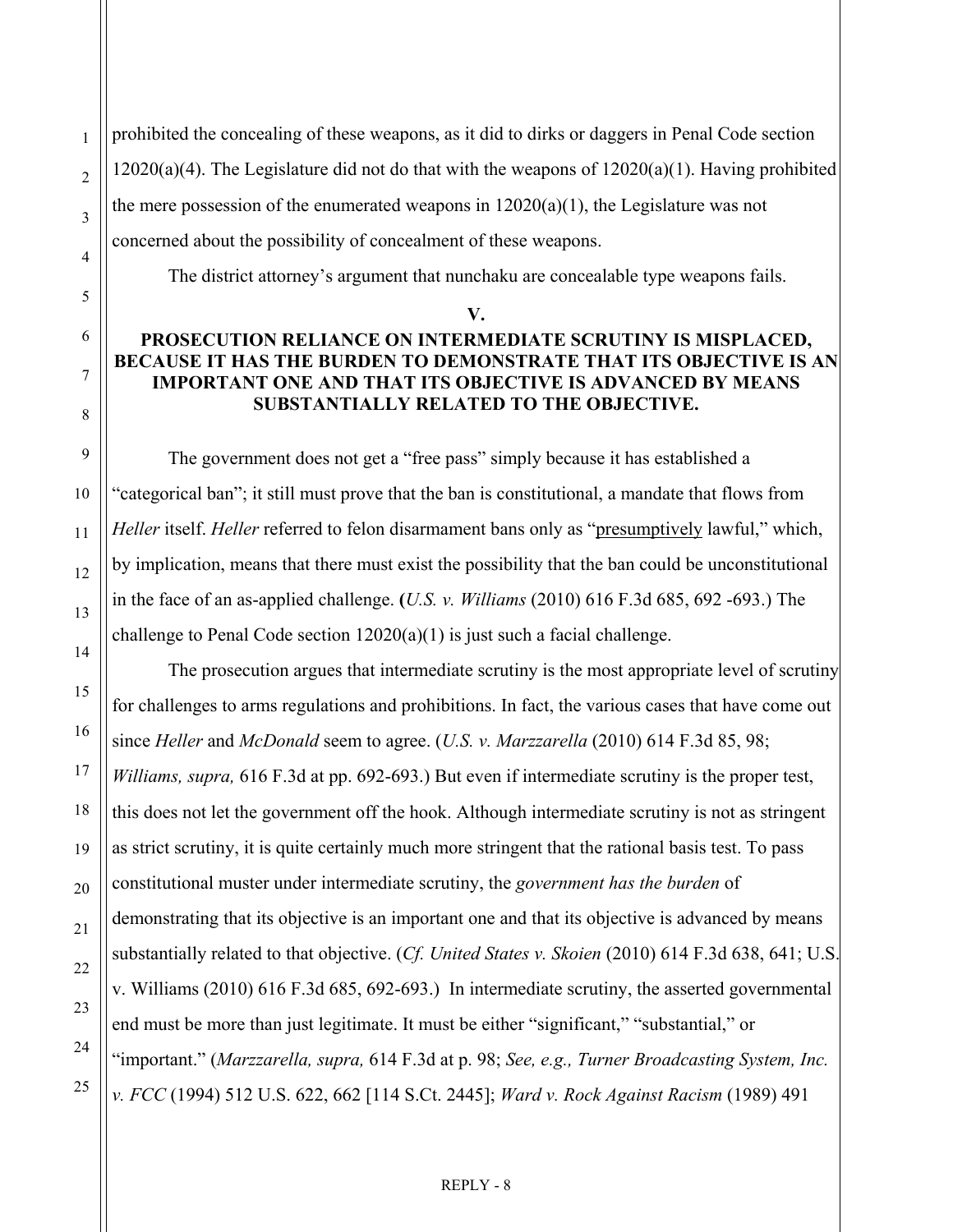U.S. 781, 791 [109 S.Ct. 2746, 105 L.Ed.2d 661].) Intermediate scrutiny generally requires the fit between the challenged regulation and the asserted objective be reasonable, although not perfect. (*Marzzarella, supra,* 614 F.3d at p. 98; *See, e.g., Lorillard Tobacco Co. v. Reilly* (2001) 533 U.S. 525, 556 [121 S.Ct. 2404, 150 L.Ed.2d 532]; *NY v. Fox* (1989) 492 U.S. 465, 480 [109 S.Ct. 3028].) The regulation need not be the least restrictive means of serving the interest (*see, e.g., Turner Broad. Sys., supra,* 512 U.S. at 662 [114 S.Ct. 2445]; *Ward, supra,* 491 U.S. at 798 [109 S.Ct. 2746]), but may not burden more than is reasonably necessary. (*Marzzarella, supra,* 614 F.3d at p. 98; *see, e.g., Turner Broad. Sys.,* 512 U.S. at 662 [114 S.Ct. 2445]; *Ward,* 491 U.S. at 800 [109 S.Ct. 2746].)

In *Marzzarella*, the defendant was challenging a law prohibiting the filing off of serial numbers on firearms. The Marzzarella court stated that the law in question served a government purpose in that it enabled the tracing of weapons via their serial numbers and the objective of this Act was "to keep firearms away from the persons Congress classified as potentially irresponsible and dangerous." This was considered an important or substantial government interest. The law also fit reasonably with that interest in that it reached only conduct creating a substantial risk of rendering a firearm untraceable. Because unmarked weapons are functionally no different from marked weapons, the law in question did not limit the possession of any class of firearms. Moreover, because the court could not conceive of a lawful purpose for which a person would prefer an unmarked firearm, the regulation fit closely with the interest in ensuring the traceability of weapons. (*Marzzarella, supra,* 614 F.3d at pp. 98-99.)

However, this is distinguishable from Penal Code section  $12020(a)(1)$ , because the purpose of this law is to ensure that no one possesses the enumerated weapons at all to protect themselves. The major difference between the law regarding serial numbers on firearms and 12020 is that the law regarding serial numbers did not limit the possession of any class of weapons, but 12020 completely prohibits the use of nunchaku by anyone. Another difference is that the court could not conceive of a lawful purpose for which a person would prefer an unmarked firearm versus a marked firearm, but there is no such reason for a court to conceive that nunchaku would always be used unlawfully. On the contrary, the legislature states in Penal

1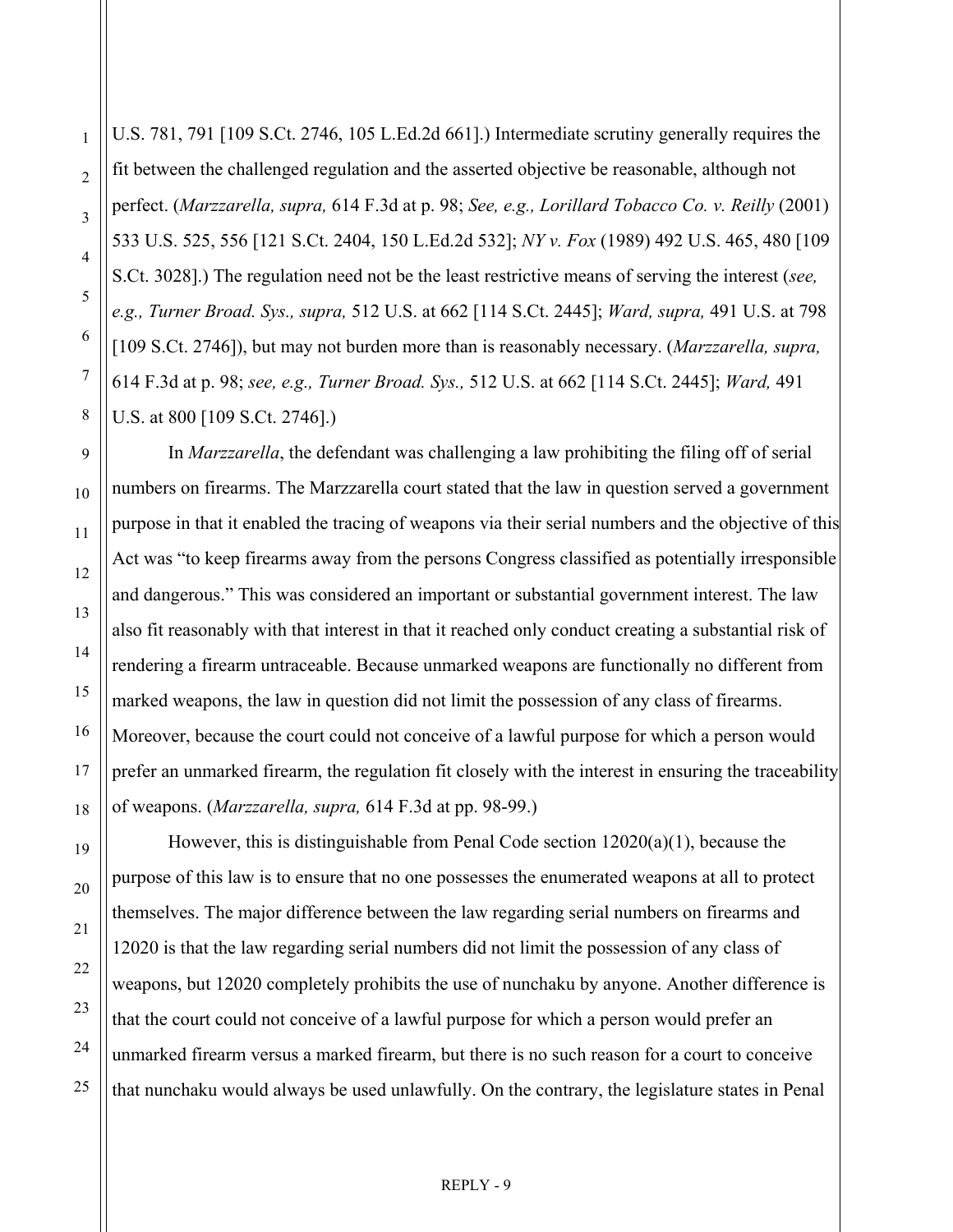Code section 12020, subdivision (b), that the possession of nunchaku when possessed on the "premises of a school" that teaches the "arts of self-defense" is exempted from prosecution under 12020. Therefore, even the legislature contends that nunchaku are an integral part of systems of self-defense. The legislature believes there is a lawful purpose for nunchaku and, among other things, one of the purposes is for "self-defense", yet the central core of the Second Amendment is self-defense and the protection of home and family. (*Heller, supra*, 128 S.Ct. at pages 2801- 2802, 2817; *McDonald, supra*, 130 S.Ct. at page 3036.) Obviously, the Legislature's presumed purpose in 12020 seems to fly in the face of the central core of the Second Amendment. But even so, it is the government's burden to explain an important interest and how the law is reasonably fit with the stated purpose. The government has failed to do this here. It does not pass intermediate scrutiny.

In *Williams*, intermediate scrutiny was also used to determine if a federal law prohibiting felons from possessing firearms was unconstitutional under the Second Amendment. The government's stated objective was to keep firearms out of the hands of violent felons, who the government believed were often those most likely to misuse firearms. The Williams court could not say this was not an important objective. The government then needed to show a substantial relationship between its objective of preventing felons from accessing guns and the law, which prohibited violent felons from possessing firearms, but did not prohibit others from possessing firearms. The "government's evidence" passed constitutional muster. (*Williams, supra,* 616 F.3d at pp. 692-693.)

 Again, here, the government presents no evidence. The prosecution seeks to place the burden on the defense. That alone fails the intermediate scrutiny test. We do not know what the government's important objective is. Is it to keep nunchaku out of the hands of felons? If so, unlike in *Williams*, the ban on nunchaku is a total ban for everyone (except museums and law enforcement). Presumably, the Legislature's important objective is more than just to keep nunchaku out of the hands of felons, but to keep nunchaku out of the hands of everyone. It is unclear why. Knives, firearms, bows and arrows, and swords, weapons much more dangerous than nunchaku, are not prohibited. Felons can even possess knives, bows and arrows, and swords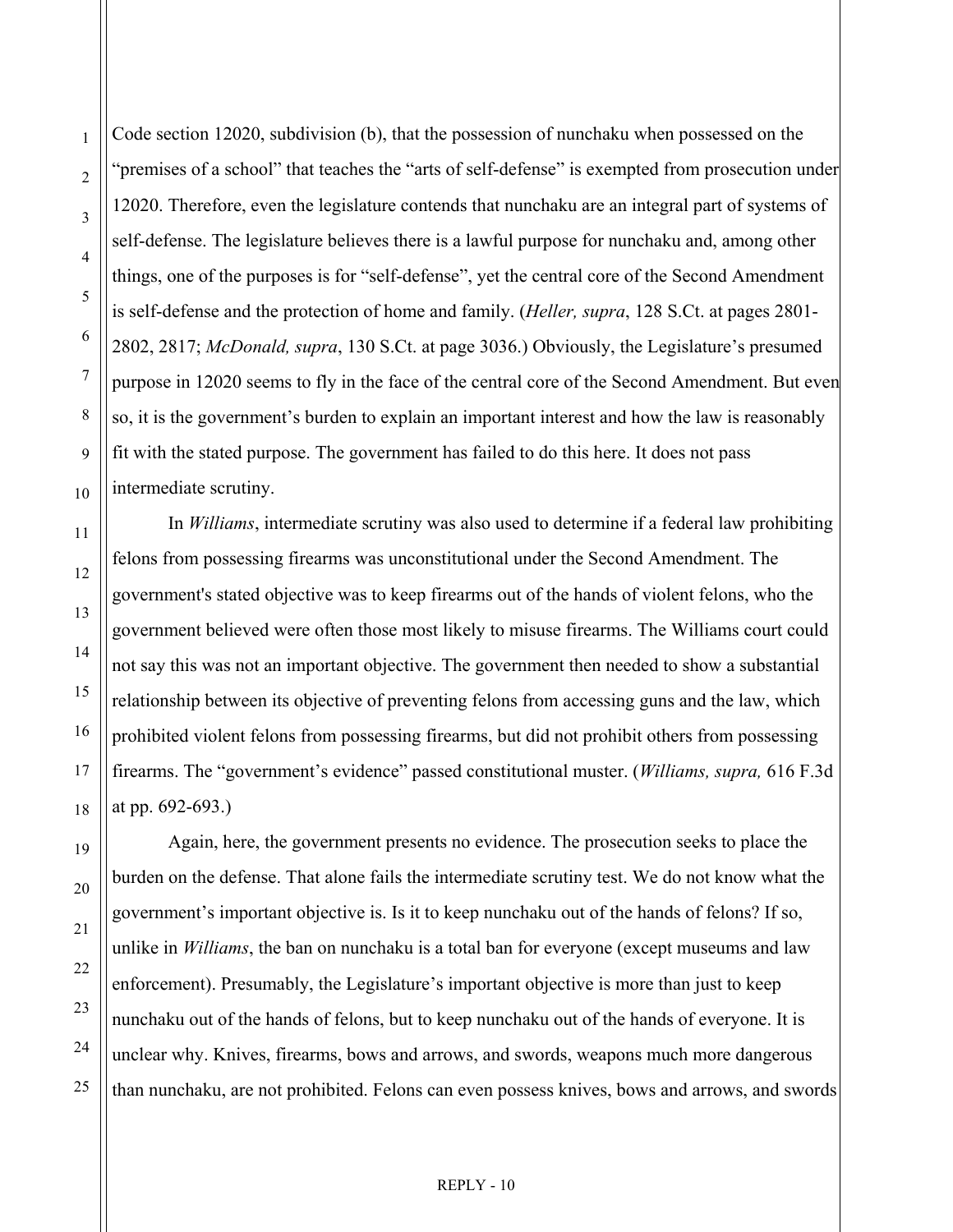under current California law. The Legislature is concerned with prohibiting the possession of guns from felons. The Legislature does not seem to be concerned with keeping other types of weapons out of the hands of felons. If it was so concerned, it would presumably make a law possessing such weapons from being used by felons.<sup>[3](#page-10-0)</sup> Whatever the reason, the total ban on nunchaku is not just less than perfect. It is a complete abrogation of the Second Amendment's protection of arms.

## **VI. THE PROSECUTION HAS NOT ARGUED THAT THE TERM "ARMS" IN THE SECOND AMENDMENT ONLY REFERS TO FIREARMS.**

 Most telling is the fact that the prosecution makes no argument that arms refers only to firearms. In fact, the Supreme Court clearly indicates that arms refers to more than just firearms. (*Heller, supra,* 128 S.Ct. at pages 2791 -2792.) As noted in the original moving papers of the defense, arms refers to anything that one can carry or wear for offense or defense. It can mean a firearm, club, sword, or a suit of armor. The prosecution fails to explain why nunchaku are any different from knives, swords, bows and arrows, or firearms. The reason for this is that nunchaku are no different from those other weapons and are protected by the Second Amendment.

- 15 16 17 18 19
- 22 23

 $\overline{a}$ 

<span id="page-10-0"></span> $3$  One should note that the exemption from the prohibition of possession of nunchaku in Penal

///

///

///

///

///

///

///

///

<sup>24</sup> 

Code section 12020(b) extends to everyone as long as the person possesses nunchaku in a museum or at a school for the teaching of the art of "self-defense". Thus, a felon has the same right to possess nunchaku under current law as anyone else. If the Legislature was concerned about nunchaku getting into the hands of felons, it would not made the exemptions apply only to

non-felons.